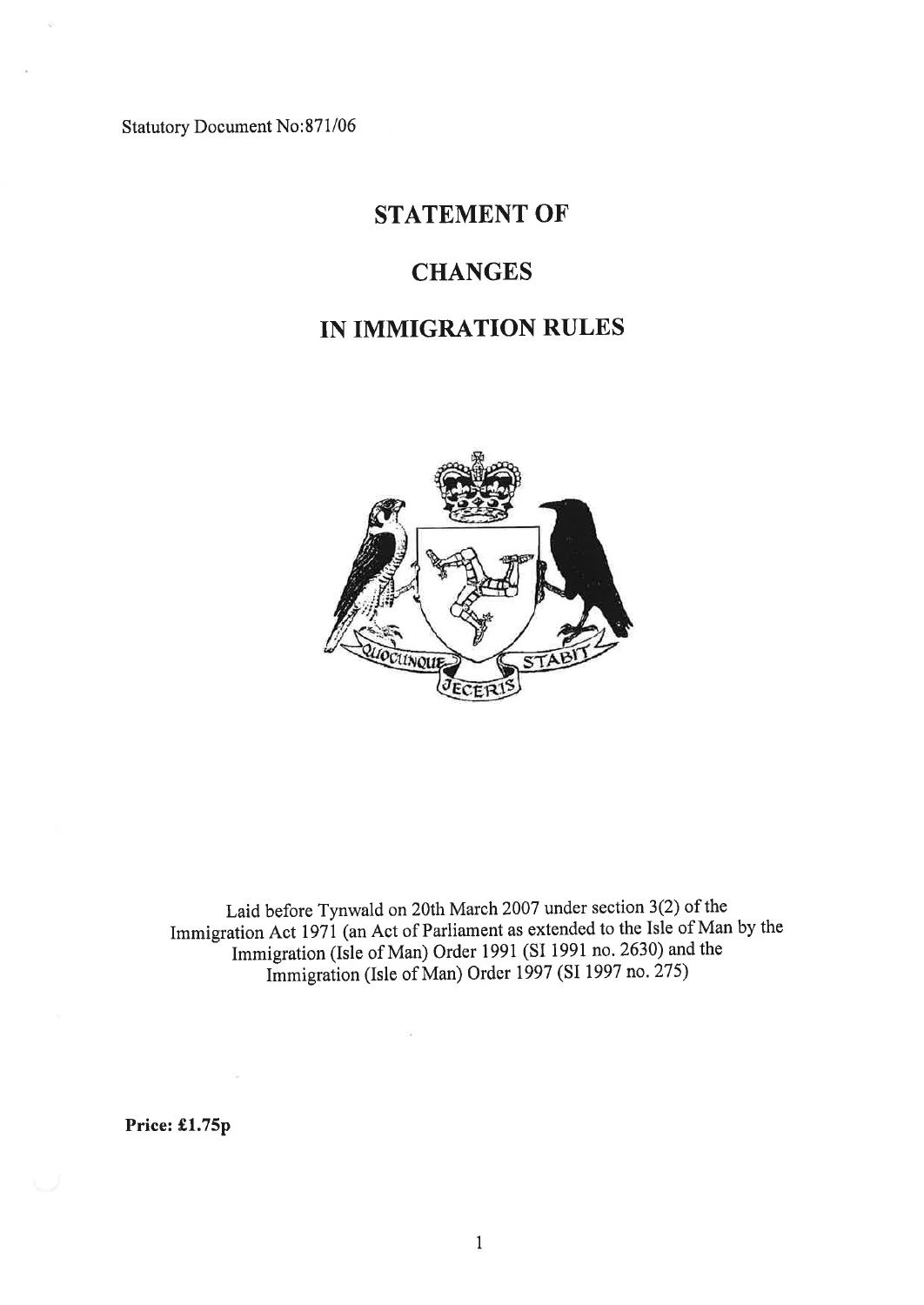$\overline{v}$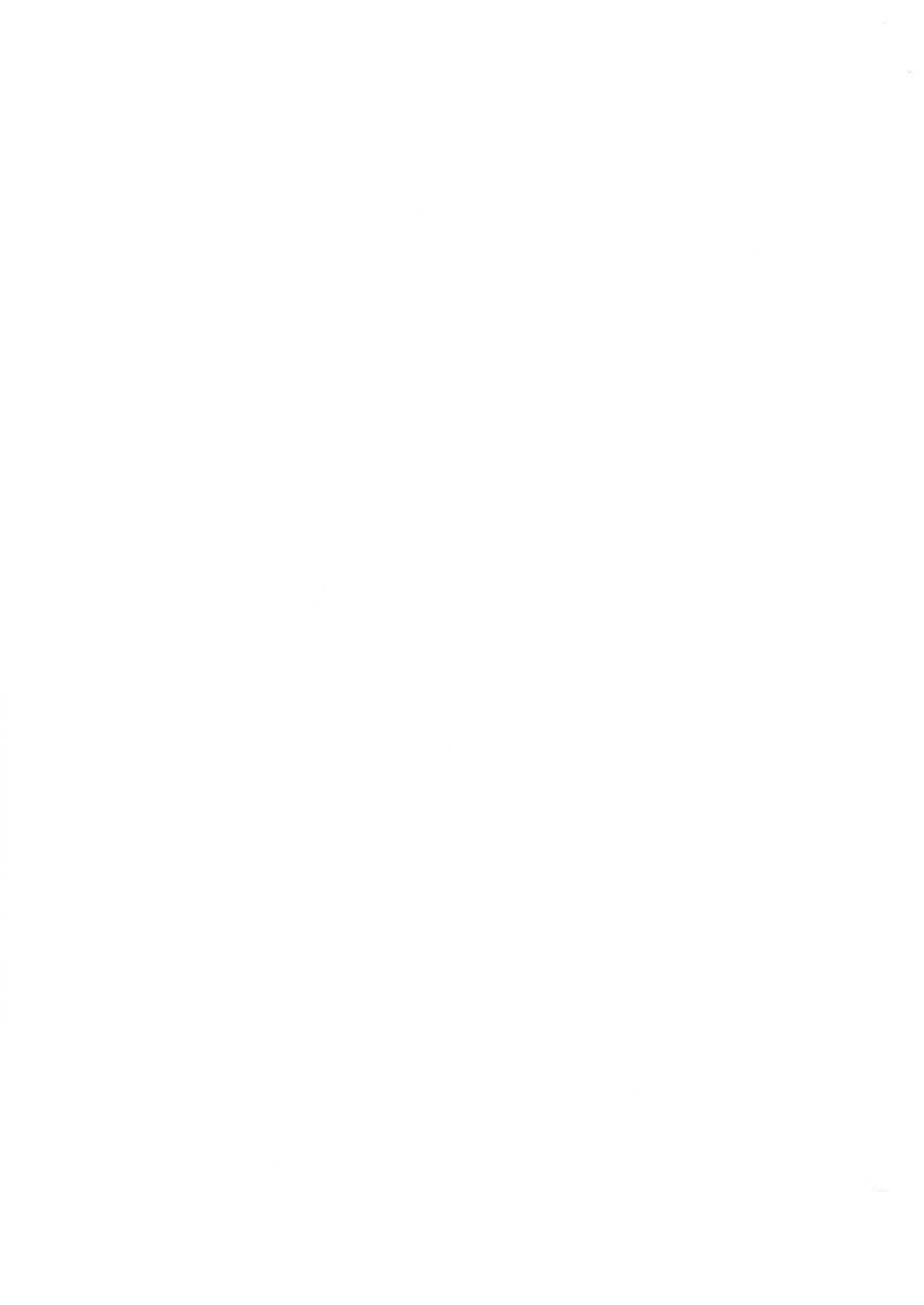## **STATEMENT OF CHANGES** IN IMMIGRATION RULES

His Excellency the Lieutenant Governor has made the changes hereinafter stated in the Rules laid down by him as to the practice to be followed in the administration of the Immigration Act 1971 (an Act of Parliament as it has effect in the Isle of Man)<sup>(a)</sup> for regulating entry into and the stay of persons in the Isle of Man and contained in the Statement laid before Tynwald on 17<sup>th</sup> May 2005<sup>(b)</sup>

These changes take effect on 14<sup>th</sup> November 2006].

1. Delete paragraphs 135D-135F.

2. In paragraph 6, after the definition of 'United Kingdom passport', insert:

"'a UK Bachelors degree' means -

(a) A programme of study or research which leads to the award, by or on behalf of a university, college or other body which is authorised by Royal Charter or by or under an Act of Parliament to grant degrees, of a qualification designated by the awarding institution to be of Bachelors degree level; or

(b) A programme of study or research, which leads to a recognised award for the purposes of section 214(2)(c) of the Education Reform Act 1988, of a qualification designated by the awarding institution to be of Bachelors degree level."

3. In paragraph 135B, after "is met", insert: "and that the application does not fall for refusal under paragraph 135HA".

4. In paragraph 135C, after "is met", insert: "or if the application falls for refusal under paragraph 135HA".

5. After paragraph 135C, insert:

## "Requirements for an extension of stay as a highly skilled migrant

135D. The requirements for an extension of stay as a highly skilled migrant for a person who has previously been granted entry clearance or leave in this capacity, are that the applicant:

(i) entered the Isle of Man with a valid Isle of Man entry clearance as a highly skilled migrant, or has previously been granted leave in accordance with paragraphs 135DA-135DG of these Rules; and

(ii) has achieved at least 75 points in accordance with the criteria specified in Appendix 4 of these Rules, having provided all the documents which are set out in Appendix 5 (Part I) of these Rules which correspond to the points which he is claiming; and

(iii) (a) has produced an International English Language Testing System certificate issued to him to certify that he has achieved at least band 6 competence in English; or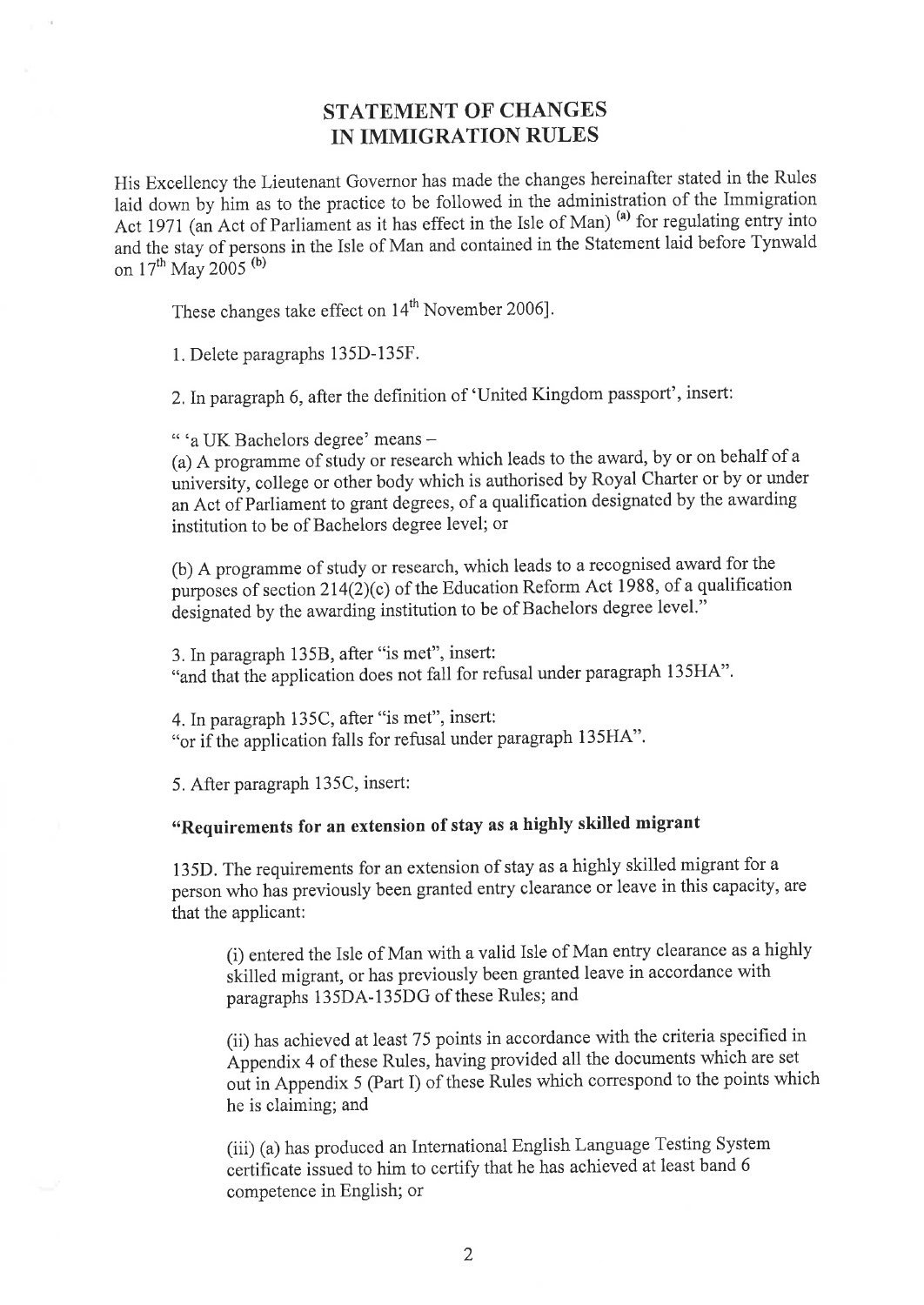$\mathcal{C}_{\mathcal{A}}$ 

 $\mathcal{M}^{\Lambda}$  . The set of  $\mathcal{M}^{\Lambda}$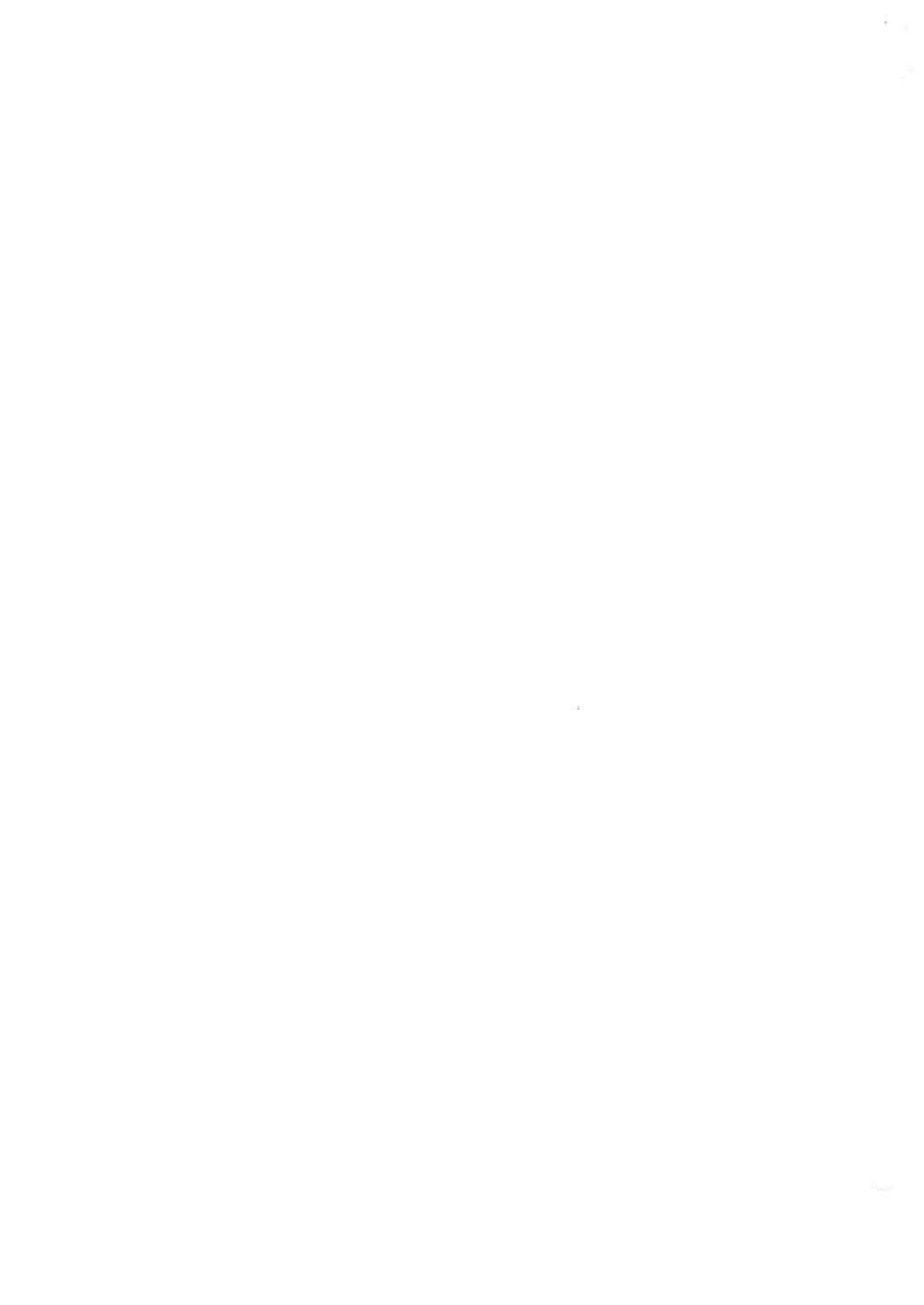(b) has demonstrated that he holds a qualification which was taught in English and which is of an equivalent level to a UK Bachelors degree by providing both documents which are set out in Appendix 5 (Part II) of these Rules; and

 $(iv)$  meets the requirements of paragraph 135A(ii)-(iii).

135D4 The requirements for an extension of stay as a highly skilled migrant for <sup>a</sup> work permit holder are that the applicant:

(i) entered the Isle of Man or was given leave to remain as a work permit holder in accordance with paragraphs 128 to 132 of these Rules; and

 $(ii)$  meets the requirements of paragraph 135A  $(i)$ - $(iii)$ .

l35DB The requirements for an extension of stay as a highly skilled migrant for <sup>a</sup> student are that the applicant:

(i) entered the Isle of Man or was given leave to remain as a student in accordance with paragraphs 51 to 62 of these Rules; and

(ii) has obtained a degree qualification on a recognised degree course at either <sup>a</sup>United Kingdom publicly funded further or higher education institution or <sup>a</sup> bona fide United Kingdom private education institution which maintains satisfactory records of enrolment and attendance; and

(iii) has the written consent of his offrcial sponsor to remain as a highly skilled migrant if he is a member of a government or international scholarship agency sponsorship and that sponsorship is either ongoing or has recently come to an end at the time of the requested extension; and

 $(iv)$  meets the requirements of paragraph 135A $(i)$ - $(iii)$ .

135DC. The requirements for an extension of stay as a highly skilled migrant for <sup>a</sup> postgraduate doctor or postgraduate dentist are that the applicant:

(i) entered the Isle of Man or was given leave to remain as a postgraduate doctor or a postgraduate dentist in accordance with paragraphs 70 to 75 of these Rules; and

(ii) has the written consent of his official sponsor to such employment if he is <sup>a</sup> member of a government or international scholarship agency sponsorship and that sponsorship is either ongoing or has recently come to an end at the time of the requested extension; and

 $(iii)$  meets the requirements of paragraph  $135A(i)-(iii)$ .

i35DD The requirements for an extension of stay as a highly skilled migrant for <sup>a</sup> working holidaymaker are that the applicant:

(i) entered the Isle of Man as a working holidaymaker in accordance with paragraphs 95 to 96 of these Rules; and

(ii) meets the requirements of paragraph  $135A(i)$ -(iii).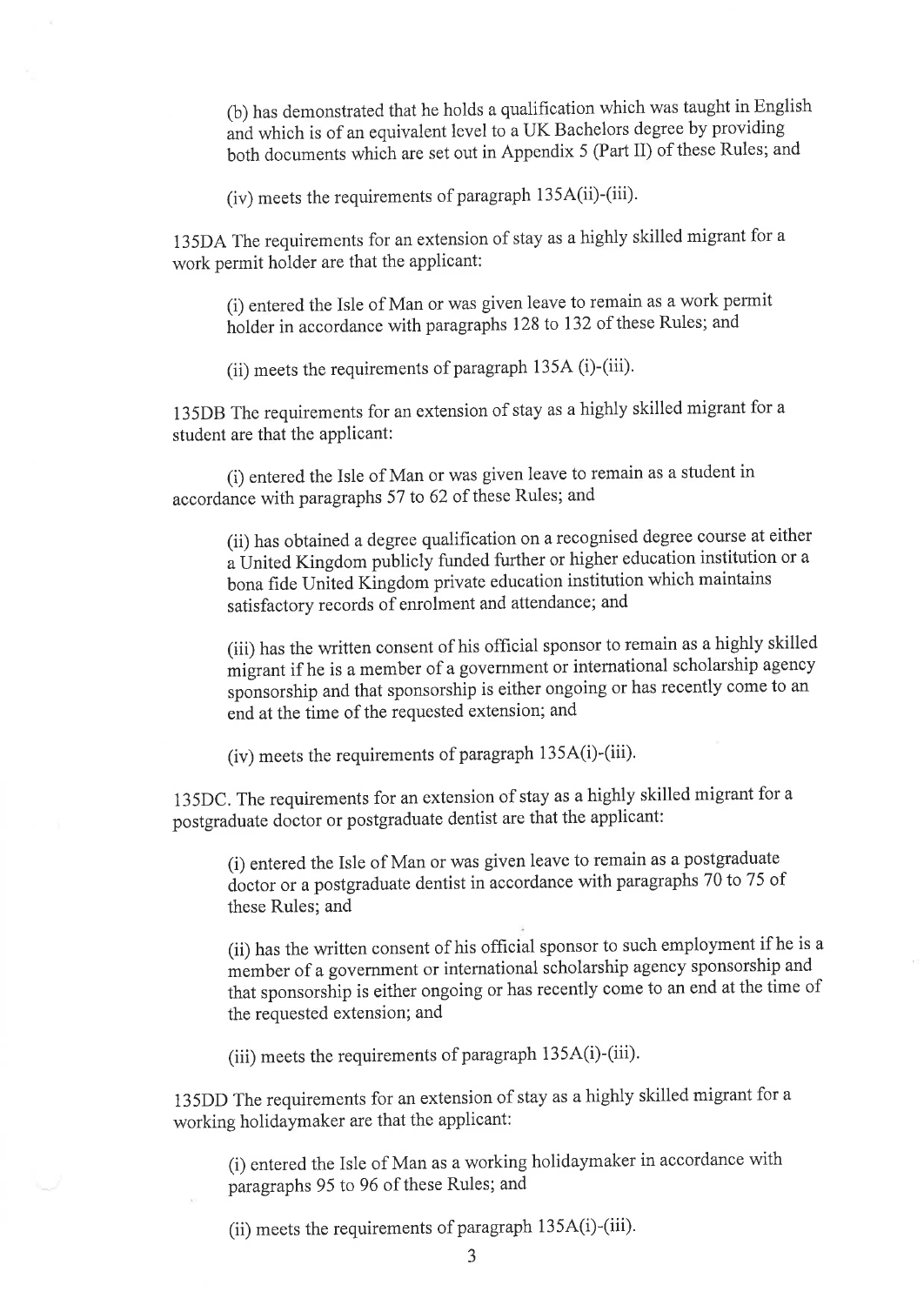$\bar{\varepsilon}$ 

 $\mathbb{E}[\cdot]$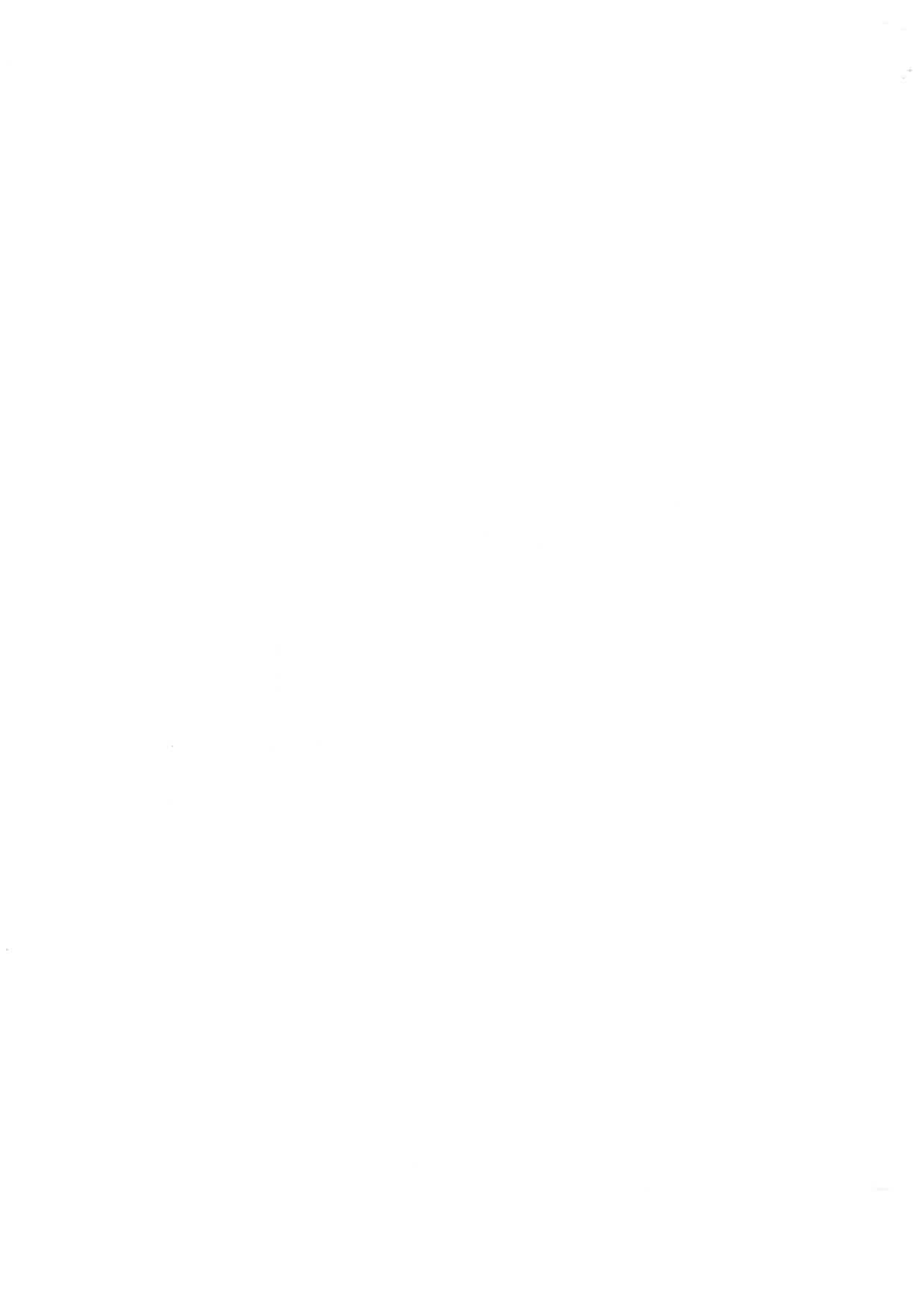135DE [Not Used]

135DF. [Not Used]

135DG. Deleted.

135DH. [Not Used]

#### Extension of stay as a highly skilled migrant

1358, An extension of stay as a highly skilled migrant may be granted for a period not exceeding 3 years, provided that the Lieutenant Governor is satisfied that each of the requiremãnts of paragraph 135D, 135D4, 135D8, 135DC, or 135DD is met and that the application does not fall for refusal under paragraph 135H4'

## Refusal of extension of stay as a highly skilled migrant

135F. An extension of stay as a highly skilled migrant is to be refused if the Lieutenant Governor is not satisfied that each of the requirements of paragraph 135D, 135DA, l35DB, l35DC or 135DD is met or if the application falls for refusal under paragraph 135HA."

6. For paragraphs 135G and 135H, substitute:

"Requirements for indefinite leave to remain as a highly skilled migrant 135G. The requirements for indefinite leave to remain for a person who has been granted leave ãs a highly skilled migrant are that the applicant:

(i) has spent a continuous period of 5 years lawfully in the Isle of Man, of which the most recent period must have been spent with leave as a highly skilled migrant (in accórdance with paragraphs 1354 to 135F of these Rules), and the remainder must be made up of leave as a highly skilled migrant or leave as a work permit holder (under paragraphs 128 to 133 of these Rules), and

(ii) throughout the five years spent in the Isle of Man has been able to maintain and accommodate himself and any dependants adequately without recourse to public funds; and

(iii) is lawfully economically active in the Isle of Man in employment, selfemployment or a combination of both.

## Indefïnite leave to remain as a highly skilled migrant

135G4. Indefinite leave to remain may be granted provided that the Lieutenant Governor is satisfied that each of the requirements of paragraph 135G is met and that the application does not fall for refusal under paragraph 135H4.

## Refusal of indefinite leave to remain as a highly skilled migrant

135H. Indefinite leave to remain in the Isle of Man is to be refused if the Lieutenant Governor is not satisfied that each of the requirements of paragraph 135G is met or if the application falls for refusal under paragraph 135HA."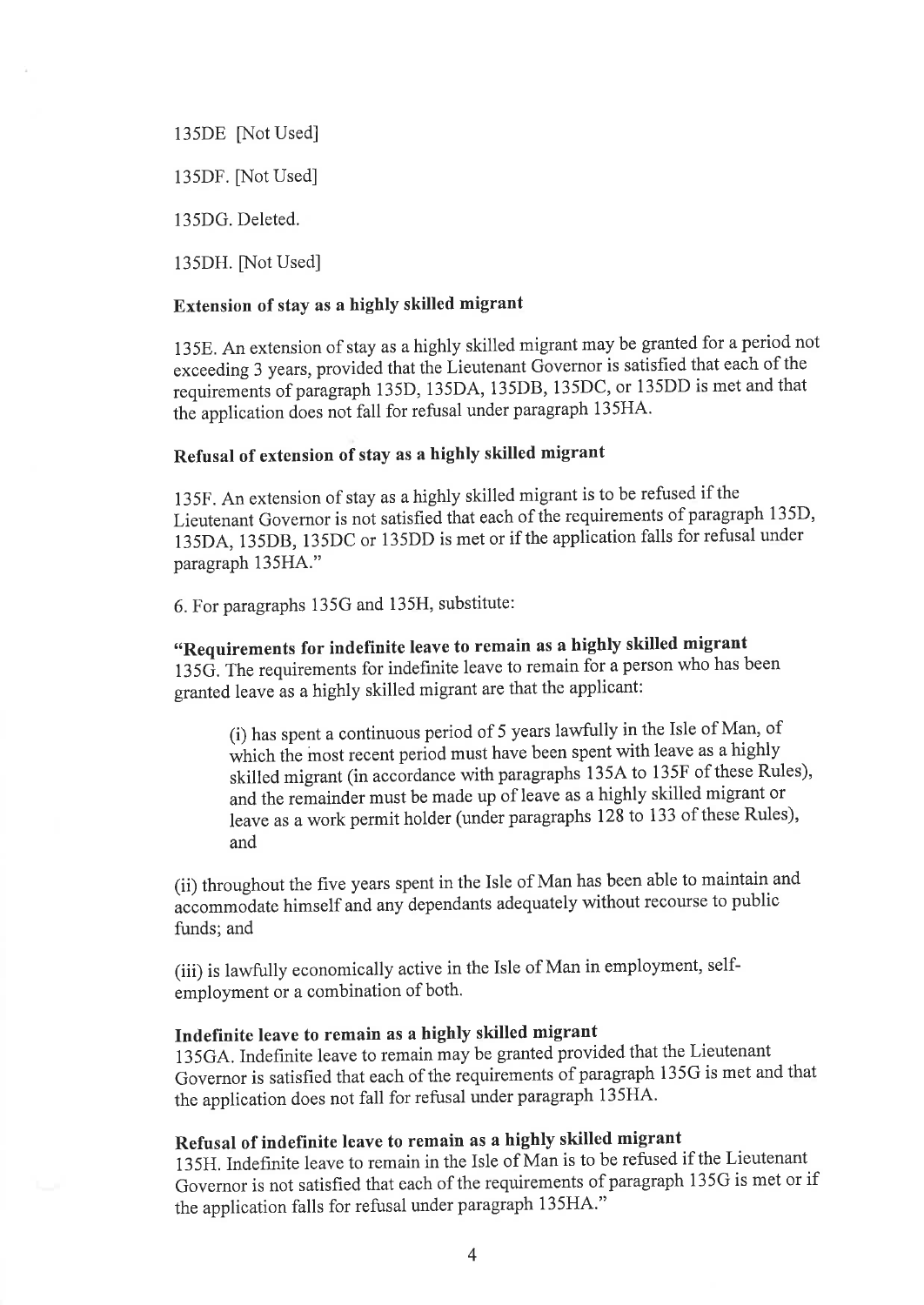$\sim$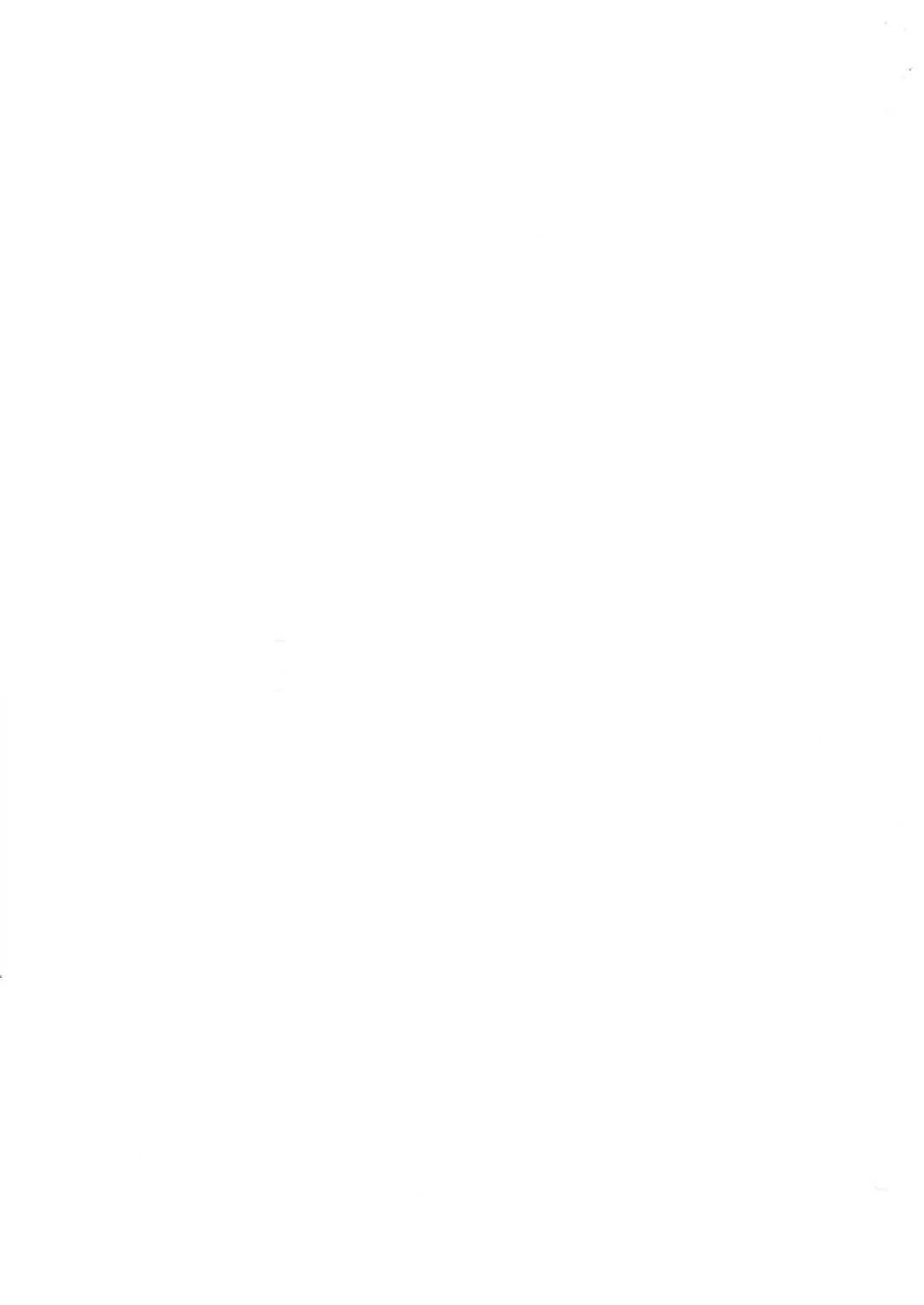7. After paragraph 135H, add:

## ('Additional grounds for refusal for highly skilled migrants

135H4. An application under paragraphs 1354-135H of these Rules is to be refused, even if the applicant meets all the requirements of those paragraphs, if:

(i) the applicant submits any document which, whether or not it is material to his application, is forged or not genuine, unless the Immigration Offrcer or Lieutenant Governoris satisfied that the applicant is unaware that the document is forged or not genuine; or

(ii) the Immigration Ofhcer or Lieutenant Governor has cause to doubt the genuineness of any document submitted by the applicant and, having taken reasonable steps to verify the document, has been unable to verify that it is genuine."

8. After Paragraph 395 , insert:

"Appendix 1-3 [Not used]

#### Appendix 4

Points criteria needed to succeed under paragraph 135D(ii) of these Rules

| <b>QUALIFICATIONS</b> |                                                                                                                                         |  |
|-----------------------|-----------------------------------------------------------------------------------------------------------------------------------------|--|
| Points                | Qualifications (can include equivalent level<br>professional qualifications) Applicants may claim<br>points for only one qualification. |  |
| 50                    | PhD                                                                                                                                     |  |
| 35                    | Masters degree                                                                                                                          |  |
|                       | Bachelors degree                                                                                                                        |  |

### PREVIOUS EARNINGS

| Points | Applicants whose previous grant of leave to<br>enter/remain under HSMP was for a period of more<br>than 12 months:<br>Previous Earnings from 12 out of the 15 months |
|--------|----------------------------------------------------------------------------------------------------------------------------------------------------------------------|
|        | preceding the application.                                                                                                                                           |
| 5      | $16 - 17,999$ Pounds Sterling $(E)$                                                                                                                                  |
| 10     | $18 - 19,999$                                                                                                                                                        |
| 15     | $20 - 22,999$                                                                                                                                                        |
| 20     | $23 - 25,999$                                                                                                                                                        |
| 25     | $26 - 28,999$                                                                                                                                                        |
| 30     | $29 - 31,999$                                                                                                                                                        |
| 35     | $32 - 34,999$                                                                                                                                                        |
| 40     | $35 - 39,999$                                                                                                                                                        |
| 45     | $40 +$                                                                                                                                                               |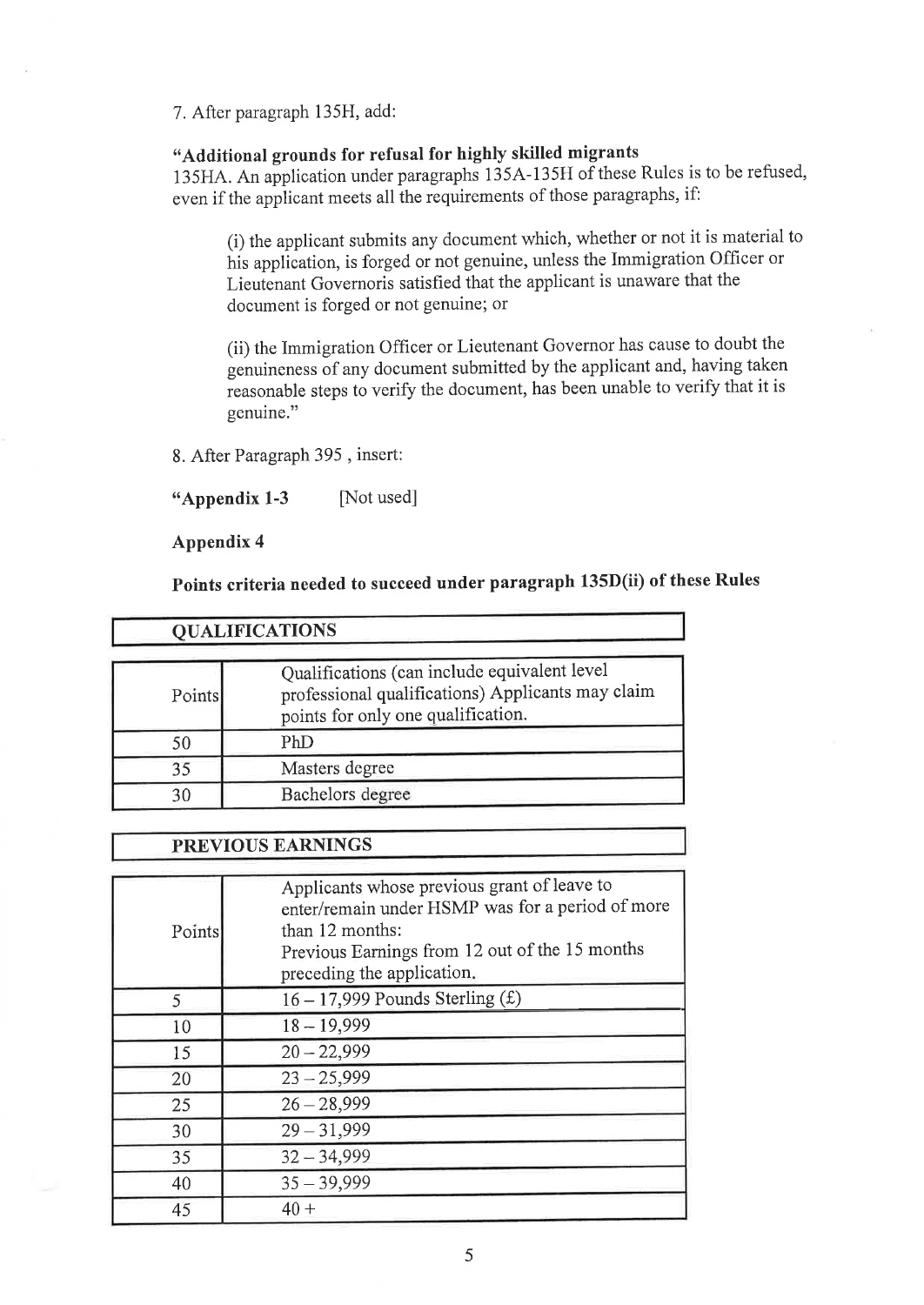$\mu$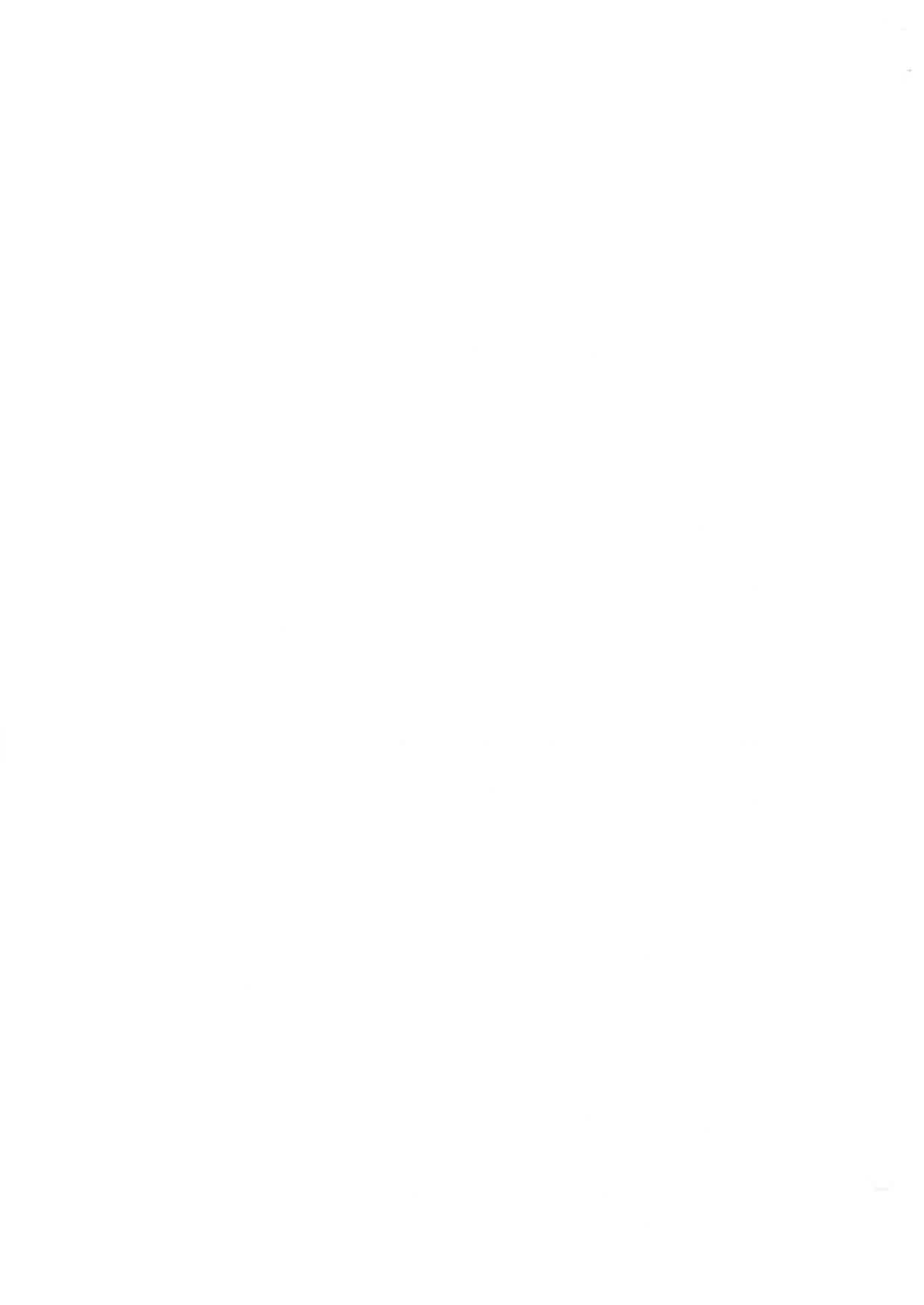| <b>IOM EXPERIENCE</b> |                                                                                                                                                                                                                                                                                           |  |
|-----------------------|-------------------------------------------------------------------------------------------------------------------------------------------------------------------------------------------------------------------------------------------------------------------------------------------|--|
|                       |                                                                                                                                                                                                                                                                                           |  |
| Points<br>5           | Applicants whose previous grant of leave to<br>enter/remain under HSMP was for a period of more<br>than 12 months:<br>At least $£16,000$ of the past earnings for which<br>points have been claimed under the previous points<br>scoring section, have been earned in the Isle of<br>Man. |  |
| Points<br>5           | Applicants whose previous grant of leave to<br>enter/remain under HSMP was for a period of 12<br>months or less:<br>At least £10,650 of the past earnings for which<br>points have been claimed under the previous points<br>scoring section, have been earned in the Isle of<br>Man.     |  |

| AGE    |                                            |
|--------|--------------------------------------------|
| Points | Age (as at date of posting of application) |
|        | 29 or under                                |
|        | 30 or 31                                   |
|        | 32 or 33                                   |

#### Appendix 5  $\bar{\sigma}$

Documents referred to in paragraph 135D(ii) and 135D(iii)b: Part I

## Qualifications - if achieved after initial HSMP grant

| Required evidence for those with an academic qualification                                                                                                                                                                                                                                                                          |  |
|-------------------------------------------------------------------------------------------------------------------------------------------------------------------------------------------------------------------------------------------------------------------------------------------------------------------------------------|--|
| Original academic certificate showing:<br>Title of the award;<br>Date of award;<br>Institution;<br>Name of applicant.                                                                                                                                                                                                               |  |
| Required evidence for those with a professional/vocational<br>qualification                                                                                                                                                                                                                                                         |  |
| Original award certificate showing:<br>Title of award;<br>Date of award;<br>Institution;<br>Name of applicant; and<br>Letter from UK professional body confirming qualification's<br>equivalence to UK academic level showing:<br>Name of award including country and awarding body;<br>Equivalence of award to UK academic levels. |  |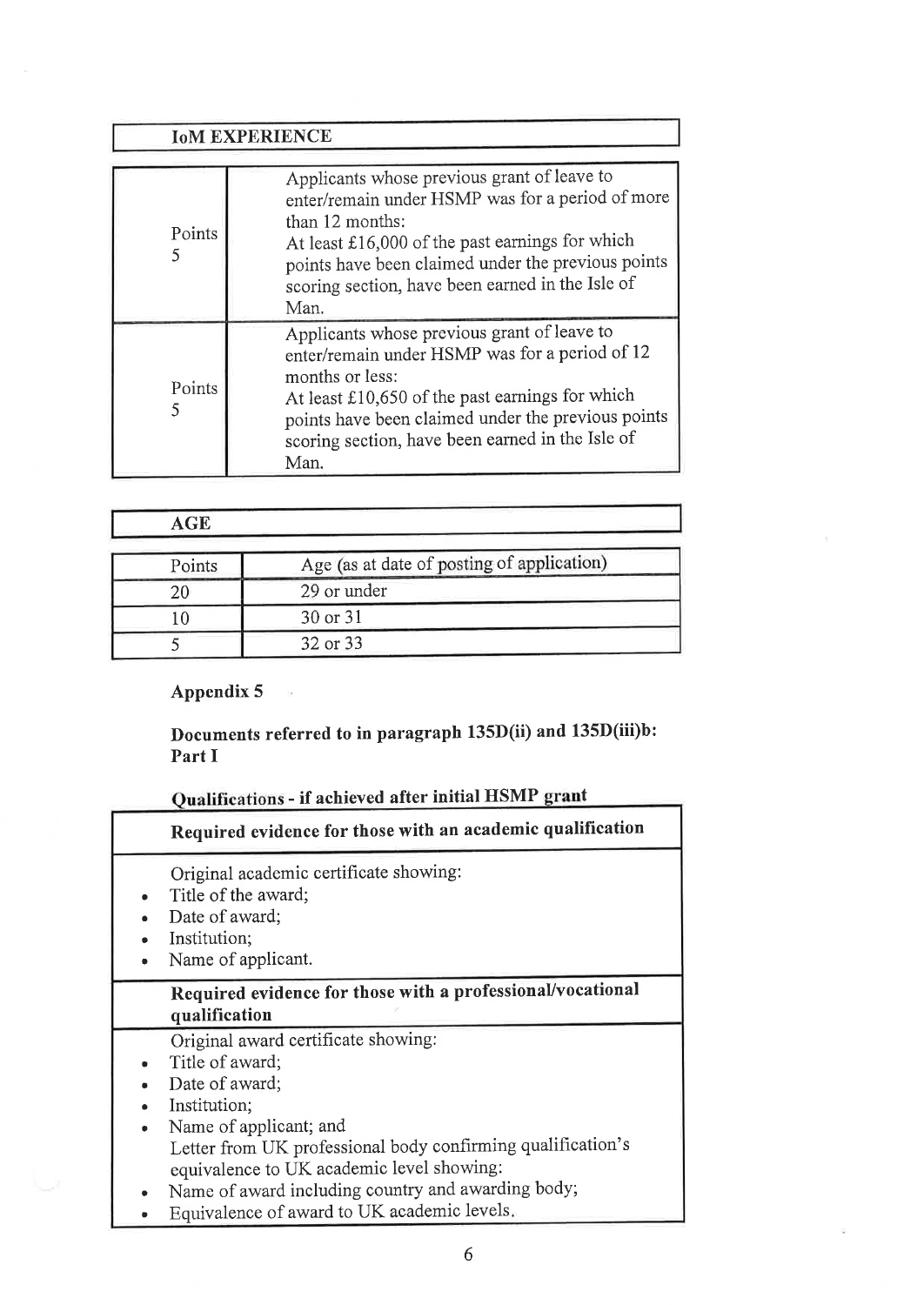$\sim$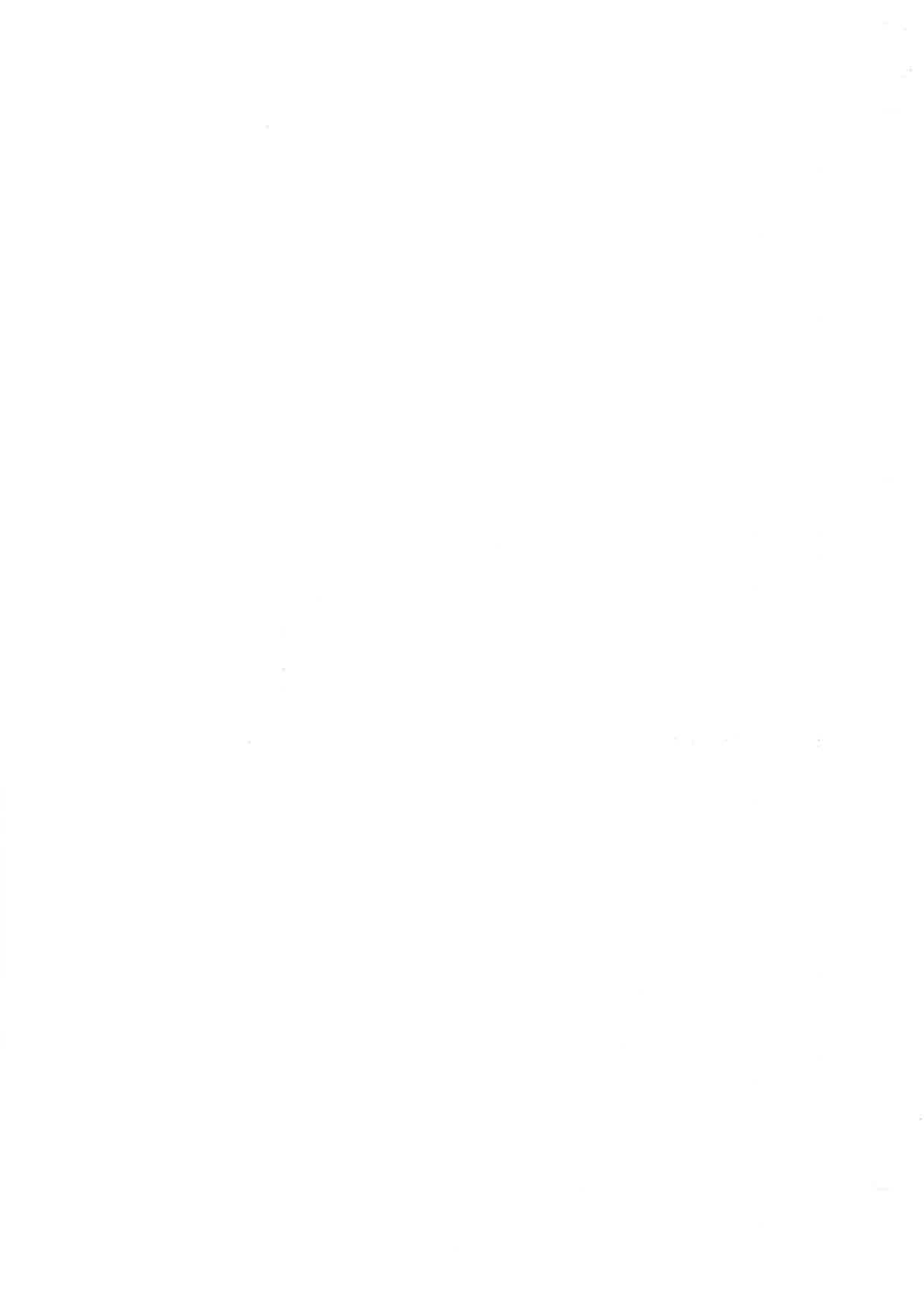## Required evidence for those who have just graduated

Letter from institution on headed paper showing:

- Name of applicant;
- Qualification awarded;<br>• Date of award:
- Date of award:
- . Date certificate will be issued; and Academic transcript showing:
- Name of applicant;
- . Institution;
- . Course details;
- . Confirmation of award.

### **Previous Earnings**

## Required evidence for those who have been in salaried employment

Both the following covering the full period claimed for:

- . Income tax returns;
- . 'Wage slips.

## Required evidence for those who worked in a country with no tax system

Any two of the following three to cover the full period claimed for:

- . Bank statements;
- . 'Wage slips;
- . Letter from employer stating salary.

## Required evidence for independent contractors

All of the following to cover the full period claimed for:

- . Income tax return;
- . Copies of contracts from employers covering the total amount of eamings claimed;
- . Invoices covering the full amount claimed; and
- . Bank statements showing incoming payments covering the full amount claimed.

## Required evidence for those who have been self employed

Both the following to cover the full period claimed for:

- . Applicant's individual personal income tax return; and
- . Applicant's personal bank statements;
- Plus one of the following combinations of documents covering the full period claimed for:
- . Company audited accounts PLUS Company Tax return (one of these documents must confirm the total payment claimed by the applicant); OR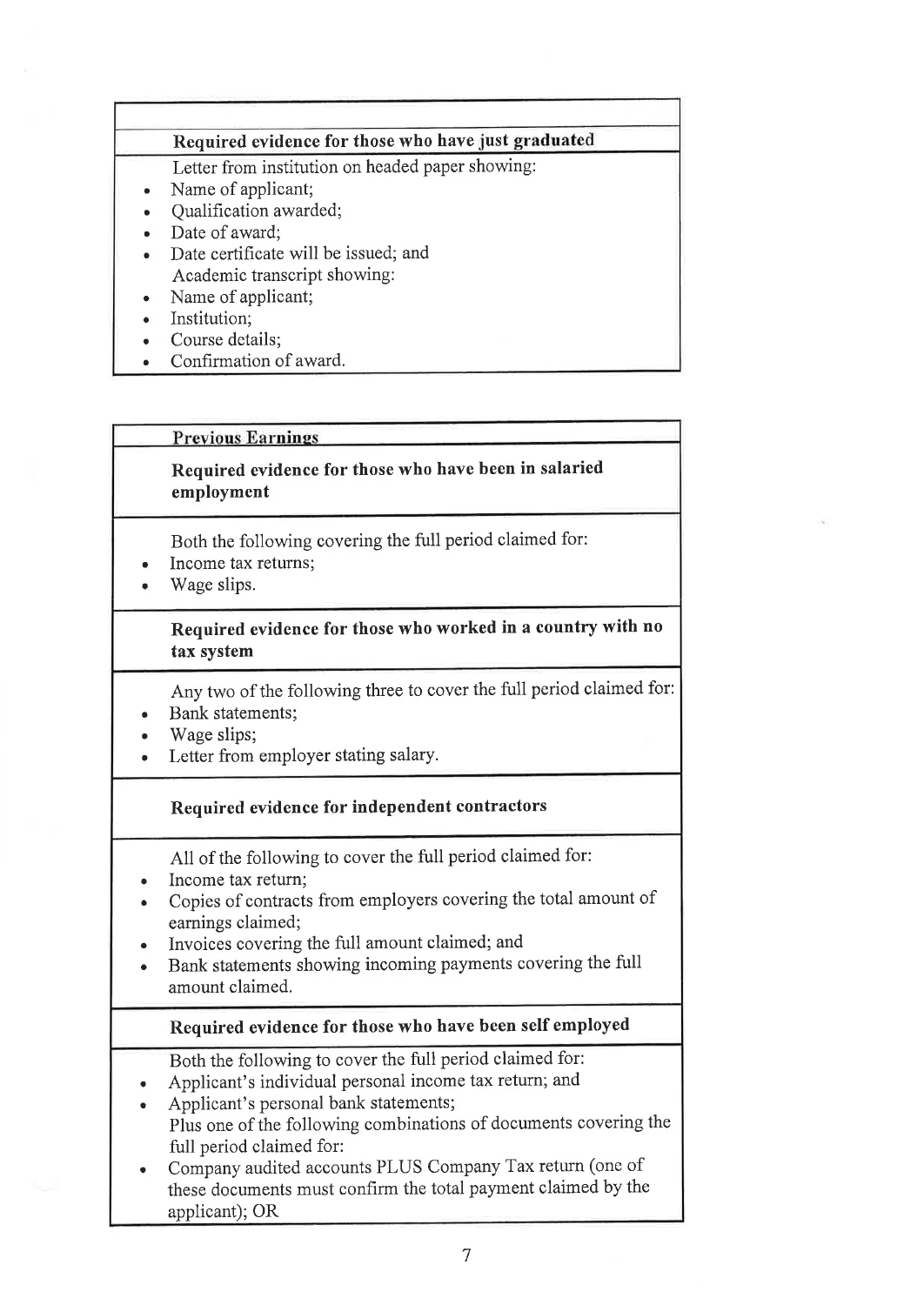$\mathcal{X}(\mathcal{A})=\mathcal{X}(\mathcal{A})=\mathcal{X}(\mathcal{A})=\mathcal{X}(\mathcal{A})=\mathcal{X}(\mathcal{A})=\mathcal{X}(\mathcal{A})=\mathcal{X}(\mathcal{A})=\mathcal{X}(\mathcal{A})=\mathcal{X}(\mathcal{A})=\mathcal{X}(\mathcal{A})=\mathcal{X}(\mathcal{A})=\mathcal{X}(\mathcal{A})=\mathcal{X}(\mathcal{A})=\mathcal{X}(\mathcal{A})=\mathcal{X}(\mathcal{A})=\mathcal{X}(\mathcal{A})=\mathcal{X}(\mathcal{A})=\mathcal{X}(\mathcal{A})=\mathcal{$ 

 $\sim 100$  km s  $^{-1}$ 

 $\sim$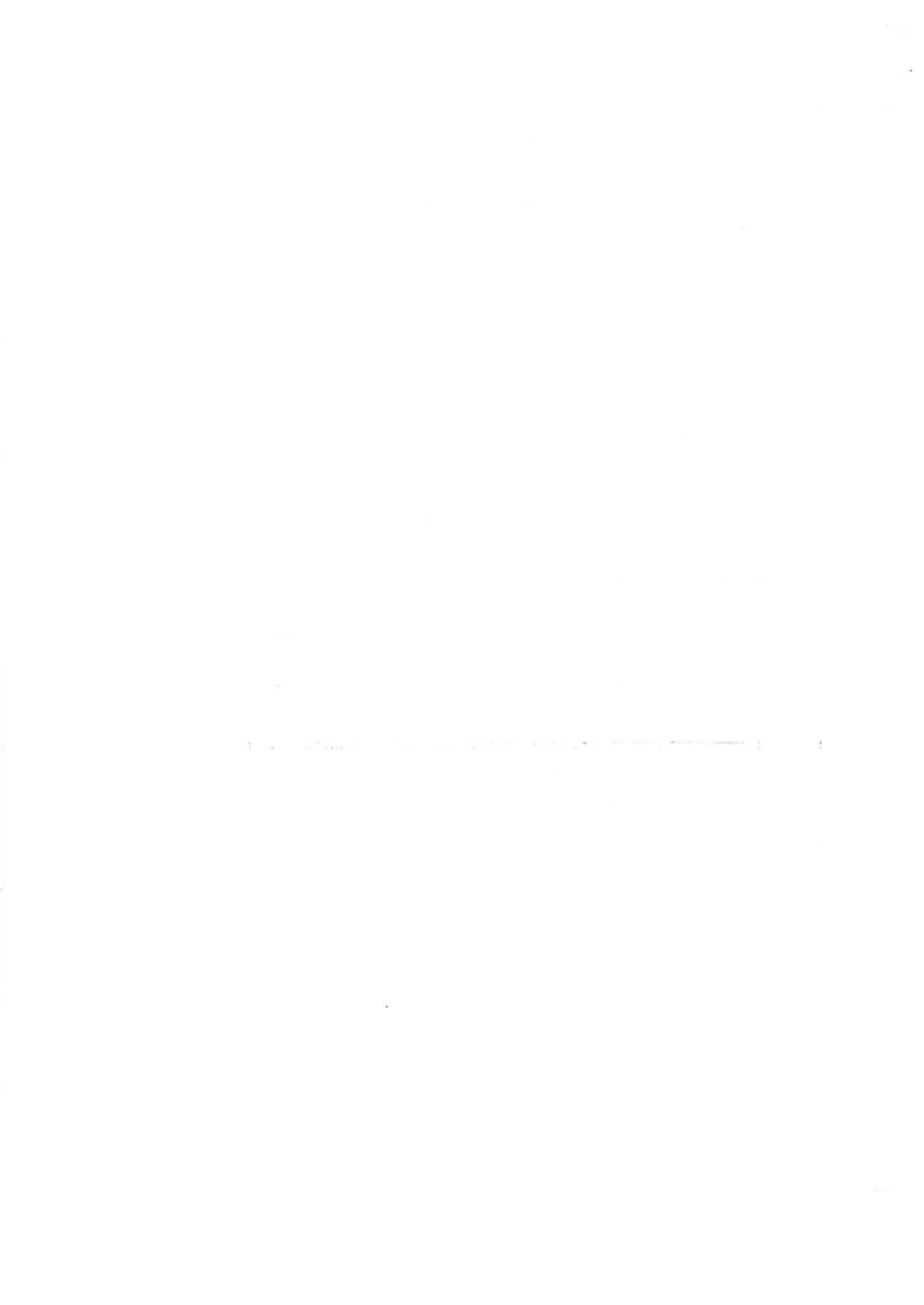- Unaudited business/management accounts confirming the total payment claimed by the applicant PLUS either
- . Business bank statements AND a business tax retum; OR
- . Copies of contracts totalling the full amount payable to the individual AND corroborating invoices.

## UK Experience

## Required evidence for those claiming points for previous earnings

Evidence will be assessed for that sent in to qualify for Previous Earnings criteria. No additional documents required.

#### Age assessment

Required evidence for those claiming points under the age assessment

The original passport or travel document.

### Part II

**English Language** 

| Required evidence for those claiming a degree taught in<br>English to fulfil criteria |  |
|---------------------------------------------------------------------------------------|--|
| Both of the following:                                                                |  |
| Original degree certificate; and                                                      |  |
| Original letter on headed paper from the institution confirming the                   |  |
| degree was taught in English showing:                                                 |  |
| Name;                                                                                 |  |
| Qualification awarded;                                                                |  |
| Date awarded.                                                                         |  |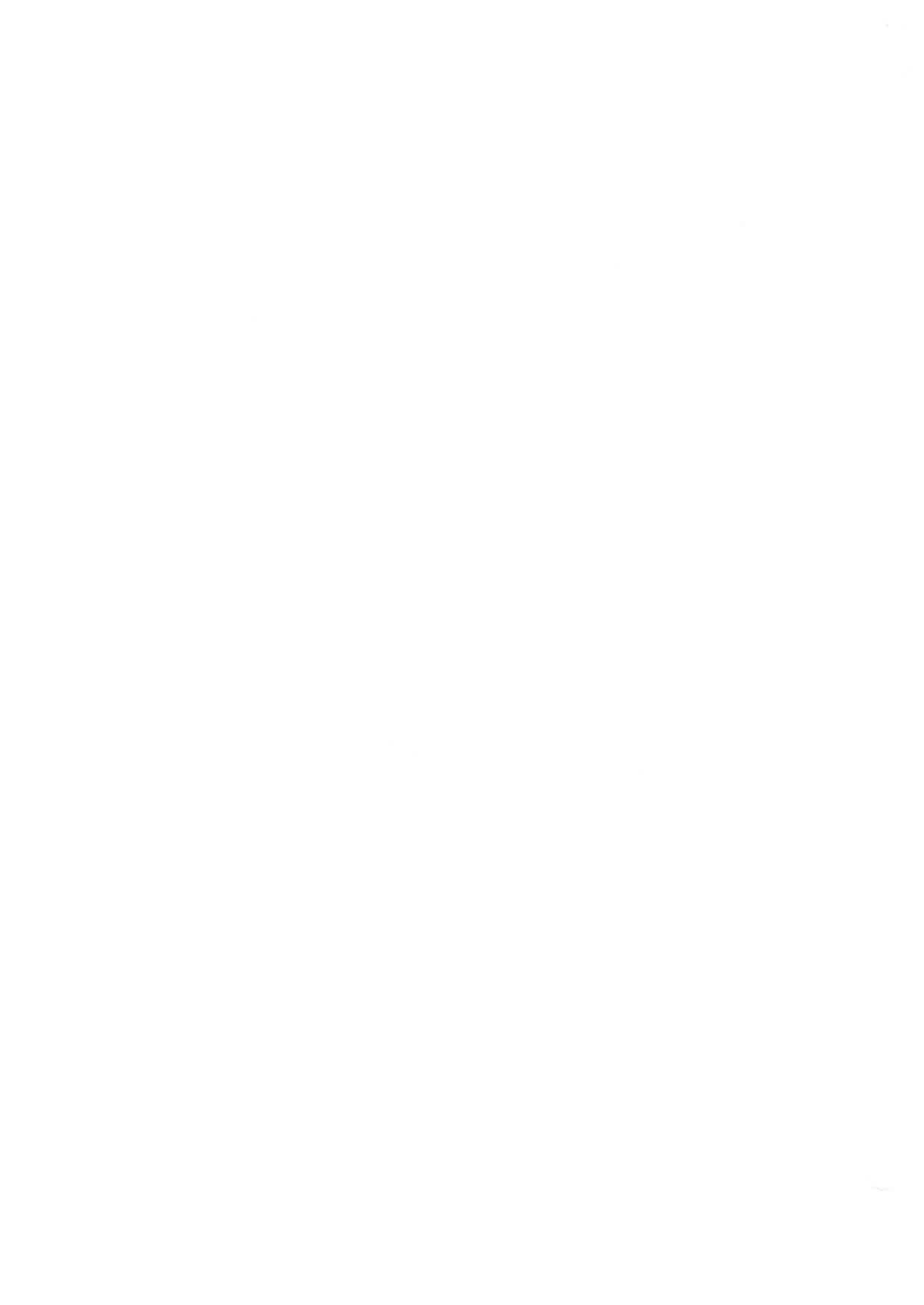### **EXPLANATORY NOTE**

## (This note does not form part of the Statement of Changes)

This Statement of Changes makes the following amendments to the Statement of Rules laid before Tynwald in May 2005 (SD 62/05)

This Statement of Changes in Immigration Rules contains one policy change. It makes a number of changes to the rules relating to the Highly Skilled Migrant Programme (HSMP), to bring the Immigration Rules in the Isle of Man in line with changes which the Home Office is making to this immigration category. This involves changes to the rules for further leave to remain applications, new rules relating to verification of documents and some technical amendments in order to reinforce the Isle of Man's firm but fair immigration policy by ensuring that only those who can benefit the Isle of Man through work or study will be allowed to come here.